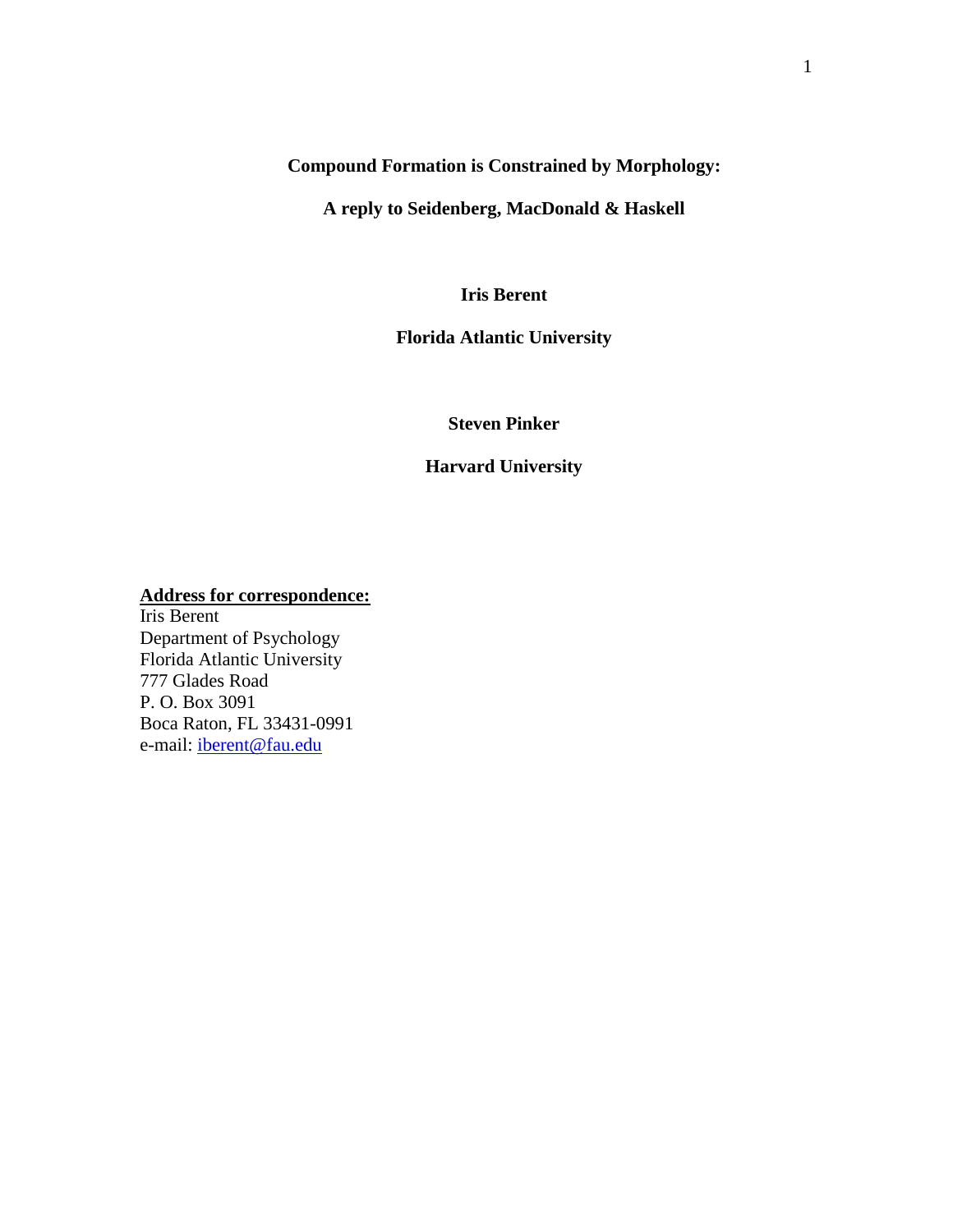#### **Abstract**

Why do compounds containing regular plurals, such as *rats-infested,* sound so much worse than corresponding compounds containing irregular plurals, such as *miceinfested*? Berent and Pinker (2007) reported five experiments showing that this theoretically important effect hinges on the morphological structure of the plurals, not their phonological properties, as had been claimed by Haskell, MacDonald, & Seidenberg (2003). In this note we reply to a critique by these authors. We show that the connectionist model they invoke to explain the data has nothing to do with compounding but exploits fortuitous properties of adjectives, and that our experimental results disconfirm explicit predictions the authors had made. We also present new analyses which answer the authors' methodological objections. We conclude that the interaction of compounding with regularity is a robust effect, unconfounded with phonology or semantics.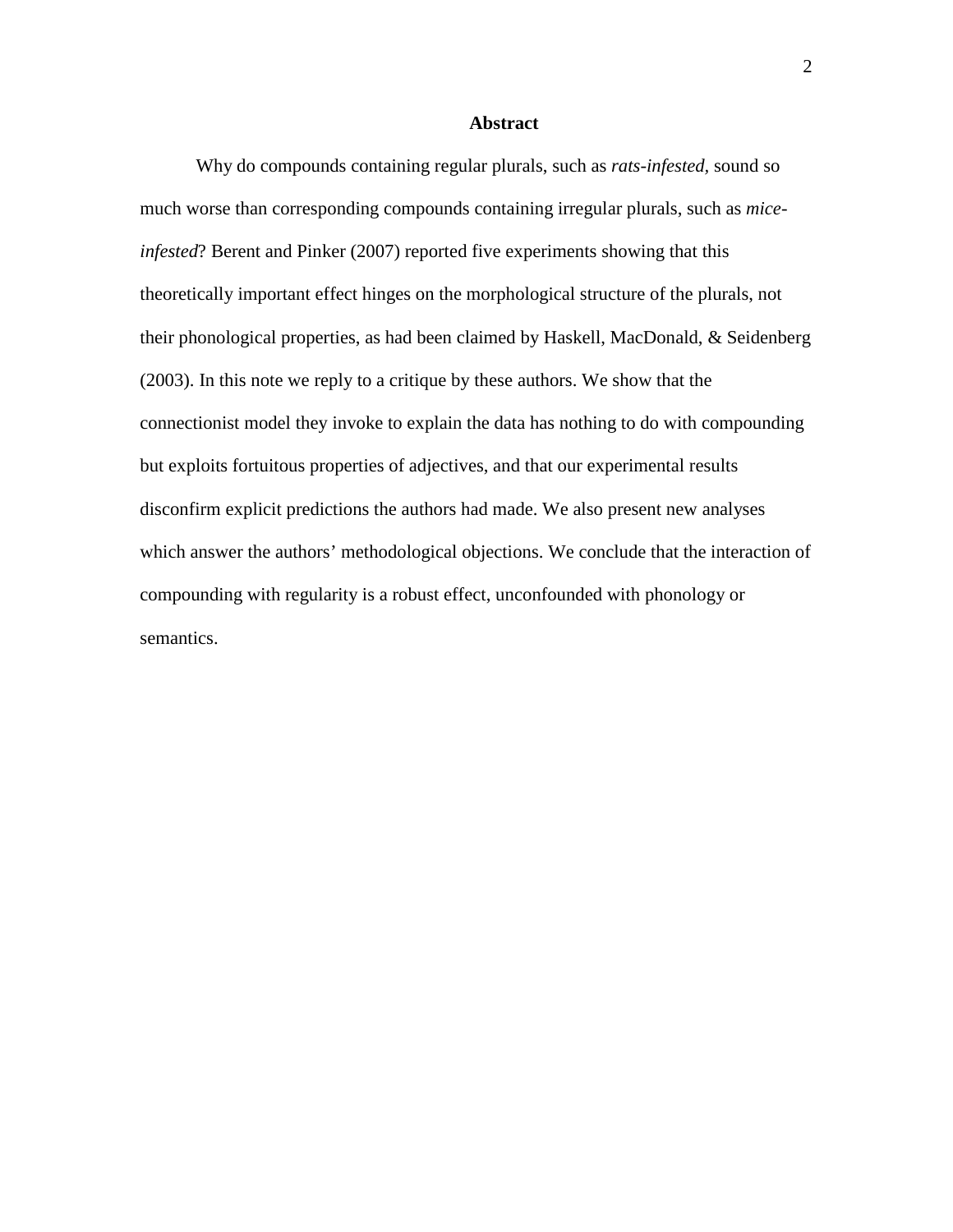English-speakers prefer compounds containing irregular plurals, such as *miceinfested*, to compounds containing regular plurals, such as *rats*-*infested* (e.g., Gordon, 1985; Alegre & Gordon, 1996; Senghas, Kim, Pinker, & Collins, 2005). The theory that language consists of an interaction between a memorized lexicon and combinatorial grammatical operations (which we call the Words & Rules theory; Pinker, 1991, 1999; Pinker & Ullman, 2002b) attributes this phenomenon to the different morphological structure of irregular and regular plurals. Irregular plurals are represented as memorized roots, regular plurals as compositionally structured words. The relevant compounding operation concatenates a root (or stem) nonhead (such as *mouse* or *mice*) with the nominal head (such as *infested*).

Haskell, MacDonald and Seidenberg (2003) offered an alternative explanation: that regular plurals have a phonological form that is atypical of "modifiers," a category, they suggest, which encompasses both adjectives in phrases and the nonheads in compounds. Haskell et al. showed that a connectionist network trained to discriminate adjectives from nonadjectives ended up also dispreferring regular plurals compared to irregular ones. They suggested that speakers' dislike of compounds containing regular plurals can be explained by the speakers' histories of exposure to nominal modifiers in English, whose typical phonological and semantic properties differ from those of regular plurals. Their conclusion is that language ability consists of a sensitivity to the phonological and semantic properties of words, with no need for morphological structure or combinatorial operations.

In a recent series of experiments, we (Berent & Pinker, 2007) showed that the plurals-in-compounds effect is not, in fact, an epiphenomenon of the phonology of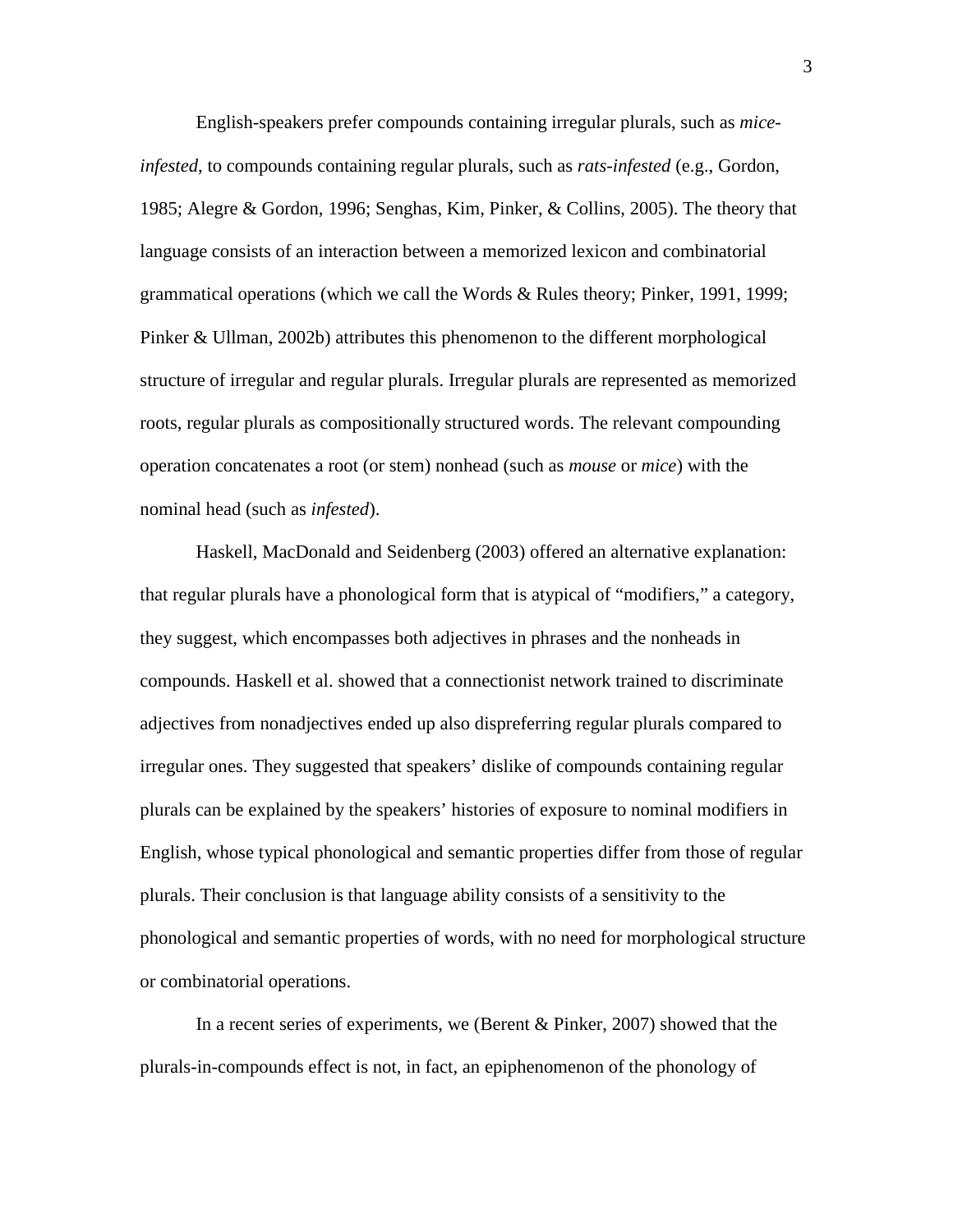regular plurals. Our Experiment 1 showed that people prefer compounds containing phonologically unfamiliar novel irregular plurals (as in *leevk-eater*) to compounds containing phonologically familiar regular plurals (as in *loonks-eater*). Our Experiments 2 and 3 showed that people have no trace of a dislike for compounds containing nonheads that are phonologically identical to regular plurals, such as *hose-collector*, whether they are compared with phonological controls, such as *hoes-collector*, or with semantic controls, such as *pipe-collector*. Our Experiments 4 and 5 showed that even when both the semantic and phonology of irregular and regular plurals are identical, as in *gleexcontainer* (based on irregular *gloox-gleex*) versus *gleeks-container* (based on regular *gleek-gleeks*), people reliably dislike compounds containing the regular plural.

Seidenberg, MacDonald, and Haskell (2007) claim these experiments are either not relevant to their hypothesis or are compromised by methodological problems. In this reply, we show that neither criticism is warranted.

#### **1. The Theories of Language at Issue**

Seidenberg et al. mischaracterize the two theoretical propositions at issue in our disagreement. First, we are not disputing their claim that language use reflects "multiple probabilistic constraints"; we are disputing their claim that these constraints are exclusively phonological and semantic, and must exclude all grammatical properties, such as morphological structure (see Pinker & Ullman, 2002a). Second, as we made clear in the original article, we are not defending Kiparsky's (1973) specific theory of levelordered morphological and phonological rules; we are defending only the hypothesis that regular and irregular forms differ in their mentally represented morphological structure, rather than just in their phonology and semantics. More generally, the "rules" in "Words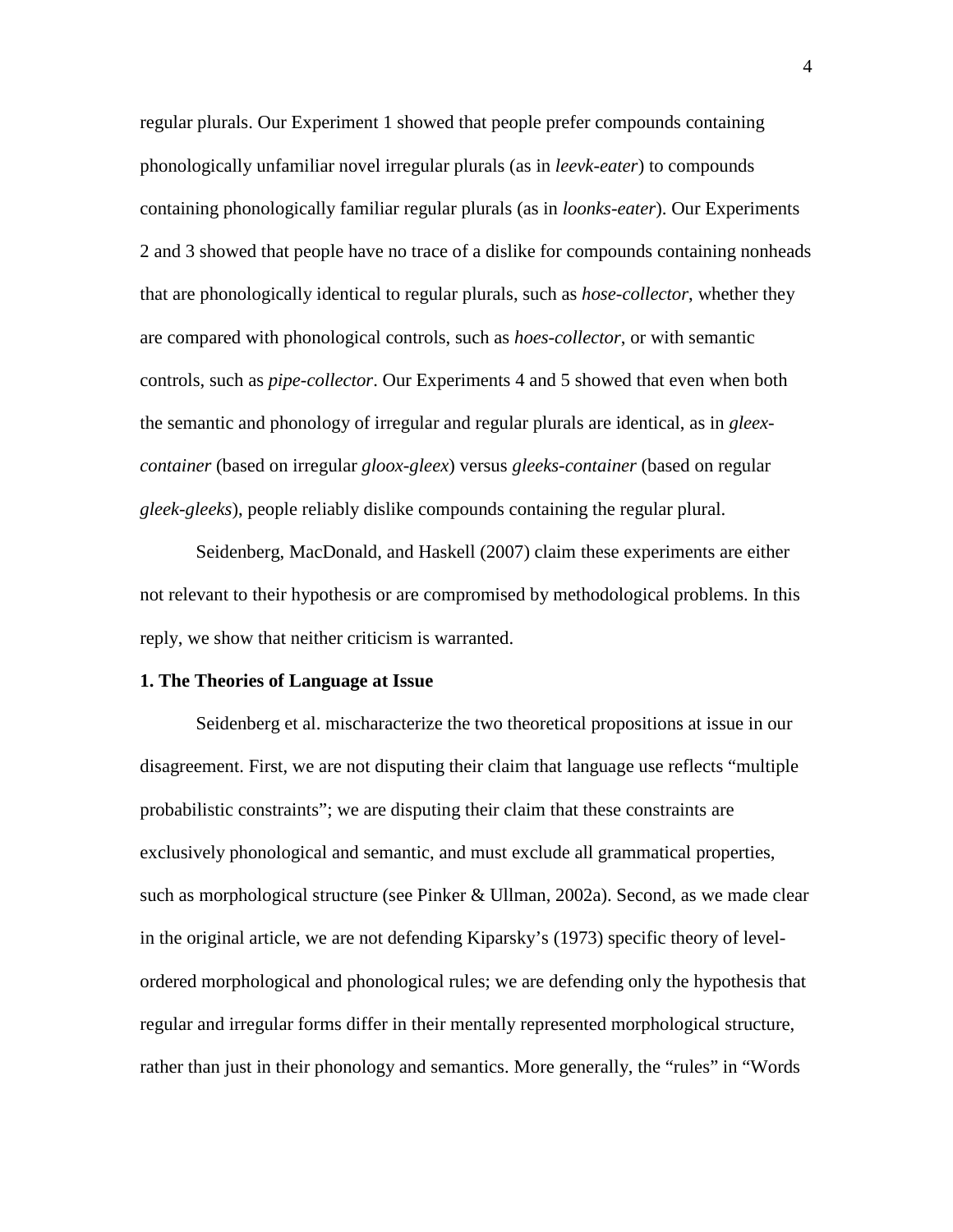& Rules" refers to grammatical operations over variables, including those in unification and constraint-based approaches (Prince & Smolensky, 1993/2004; Smolensky & Legendre, 2006; Pinker & Jackendoff, 2005).

## **2. The Specific Phenomena at Issue**

Seidenberg et al. sometimes conflate two phenomena that affect plurals in compounds. One is that people generally prefer singular to plural nonheads (Haskell et al., 2003; Senghas et al., 2005): they like *mouse-eater* better than *mice-eater*. The standard explanation is that singular forms can be semantically unmarked for number, rather than always indicating singularity. This explanation is fully compatible with the Words & Rules account, and is independently motivated by experiments on the processing of the semantics of singular forms (Berent, Pinker, Tzelgov, Bibi, & Goldfarb, 2005).

The second phenomenon is that when people *are* forced to consider compounds containing plurals, they dislike ones with regulars (e.g., *rats-eater*) relative to ones with irregulars (e.g., *mice-eater*). Our disagreement concerns the second phenomenon. It is thus unfortunate that Seidenberg et al. characterize our experiments as "attempting to provide evidence that the grammatical distinction between singular and plural modifiers is relevant rather than phonology" (p. 289).

There is a third phenomenon, which consists of a qualification of the second one. Two subtypes of irregular plurals are also disliked, to varying degrees, in compounds: bifurcate pluralia tantum plurals (e.g., *trousers*), and plurals with regressive voicing (e.g., *loaves*). Haskell et al., and Seidenberg et al. attribute the dislike to their phonology (ending in *z*), though we point out that they also have the morphological structure of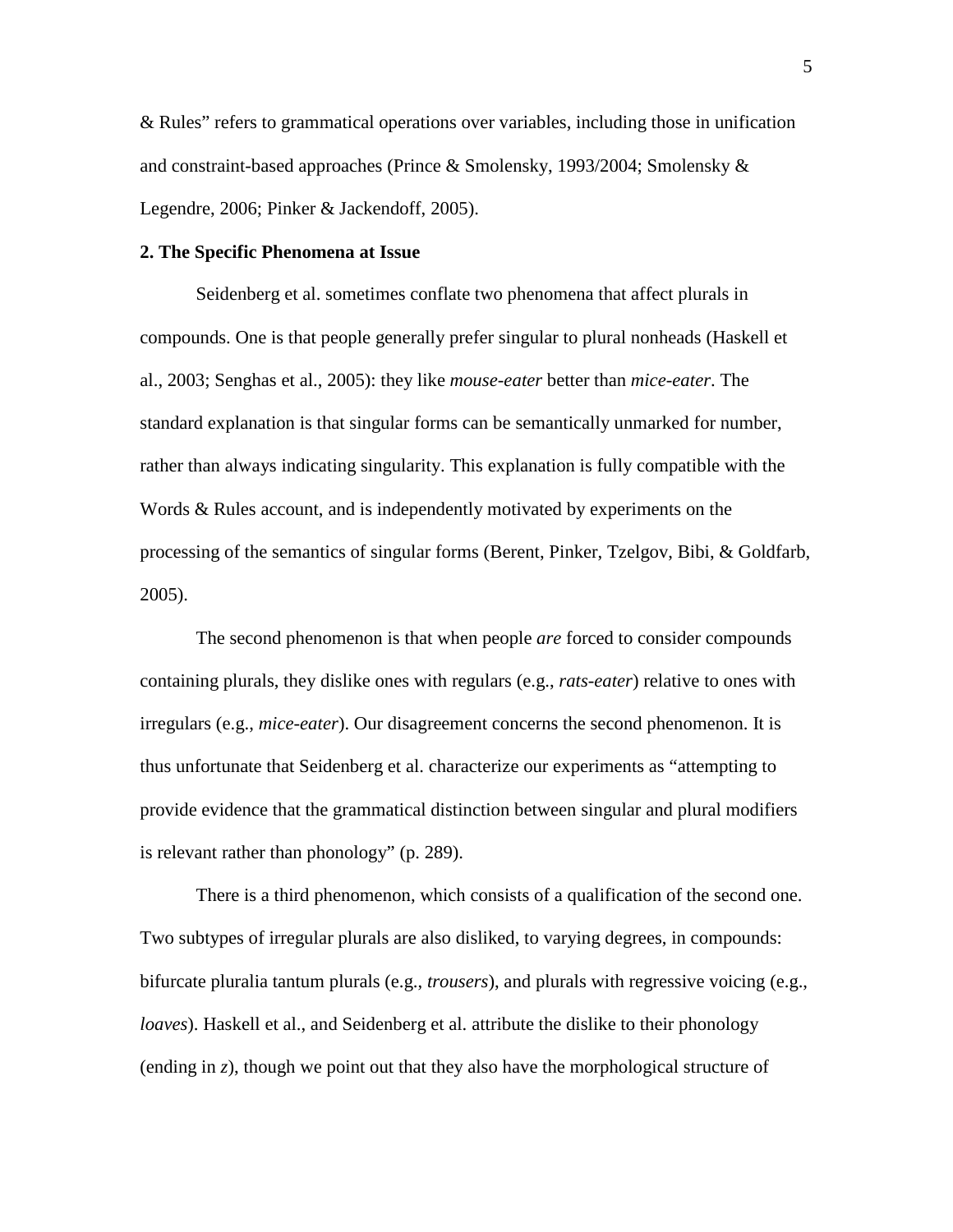regular plurals (stem  $+$  suffix). We will not discuss this specific phenomenon further, since our data on unambiguous regular plurals establish that morphological effects cannot be reduced to phonological ones.

# **3. Which is the More Relevant Measure of Phonological Typicality: Similarity to Adjectives, or Phonological Well-Formedness?**

Our Experiment 1 contrasted nonwords like *ploon*, which conform to English phonology and hence are phonologically frequent, with nonwords like *ptoon*, which are phonologically illicit and hence are unattested in EnglishParticipants rated the singular and plural forms of these novel nouns in isolation and inside compounds, and we varied whether the plurals were regular (e.g., *ploon-ploons, ptoon-ptoons*) or irregular (e.g., *ploon-pleen, ptoon-pteen*). The acceptability of a plural-containing compound depended only on whether the nonhead was regular or irregular, not on whether its phonology was typical or atypical. Indeed, phonological frequency did not statistically interact with regularity, and people rated compounds with phonologically typical regular plurals (e.g., *ploons*-*eater*) as sounding far worse than compounds with phonologically atypical irregular plurals (e.g., *pteen-eater*).

Seidenberg et al. present several objections. The first is methodological: that our phonological manipulation was too weak to have an effect. Seidenberg et al. interpret our reporting of bigram frequency differences between the illicit and licit nouns (which we provided as a quantitative corroboration of the legality manipulation) as the primary basis of that manipulation. They then noted that the word recognition literature contains many reports of null effects of bigram frequency.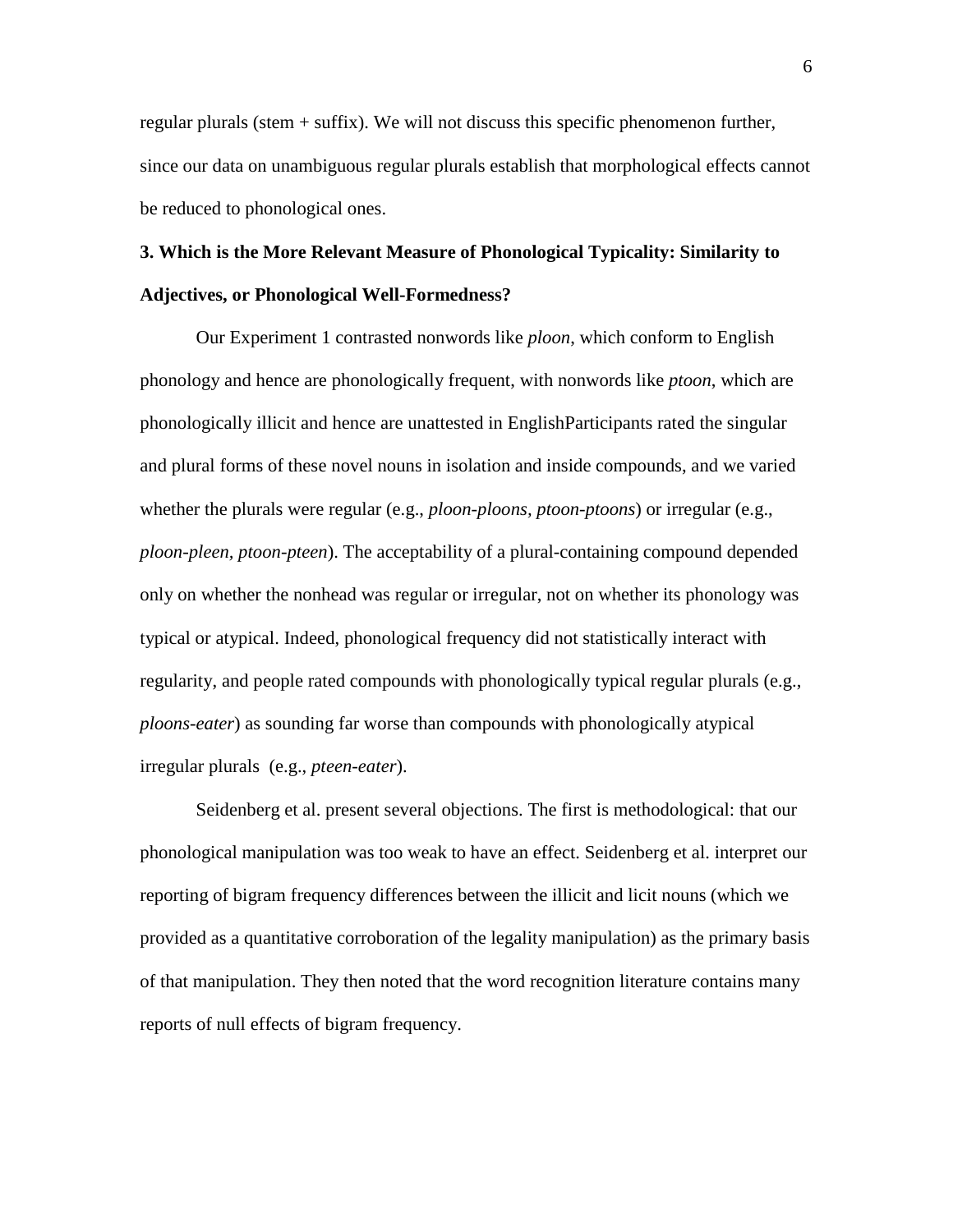These null effects, however, are in response to small differences between words that are all attested in the language, for example, that between *boat* (summed bigram frequency of 81 per million) and *step* (summed bigram frequency of 28). Our manipulation, in contrast, differentiated onset- and coda-clusters that are either attested (hence with frequencies far above zero) or unattested (with frequencies of zero). Unlike the small effects of bigram frequency among attested forms, effects of cluster legality are well established (e.g., Hallé, Segui, Frauenfelder, & Meunier, 1998; Massaro & Cohen, 1983;Moreton, 2002; Pitt, 1998). Moreover, the illegality of our onset clusters does not stem from an accidental gap in the English lexicon—onset clusters as in *ptoon* are universally ill-formed relative to onsets as in *ploon* because of the sonority profile of their onsets (Clements, 1990; Smolensky, 2006), and people are sensitive to this grammatical distinction even when comparing onset clusters that are all unattested in their native language (Berent, Steriade, Lennertz, & Vaknin, 2007; Berent, Lennertz, Jun, Moreno, & Smolensky, 2008)

In any case, Seidenberg et al's a priori arguments are moot: when our participants rated these nouns *outside* of compounds, they were highly sensitive to the manipulation, rating the illicit forms as significantly less acceptable than the licit ones (mean rating of 2.9 versus 4.3 on a 7-point scale). People's insensitivity to the phonological frequency of nonheads in compounds therefore cannot be due to the weakness of the legality manipulation. Nor can their indifference be an artifact of our rating methodology (in which participants compared matched pairs like *ptoon-container* and *ptoons-container*, a procedure that could reduce sensitivity to properties manipulated across pairs), since the participants evinced a strong and significant difference between the compounds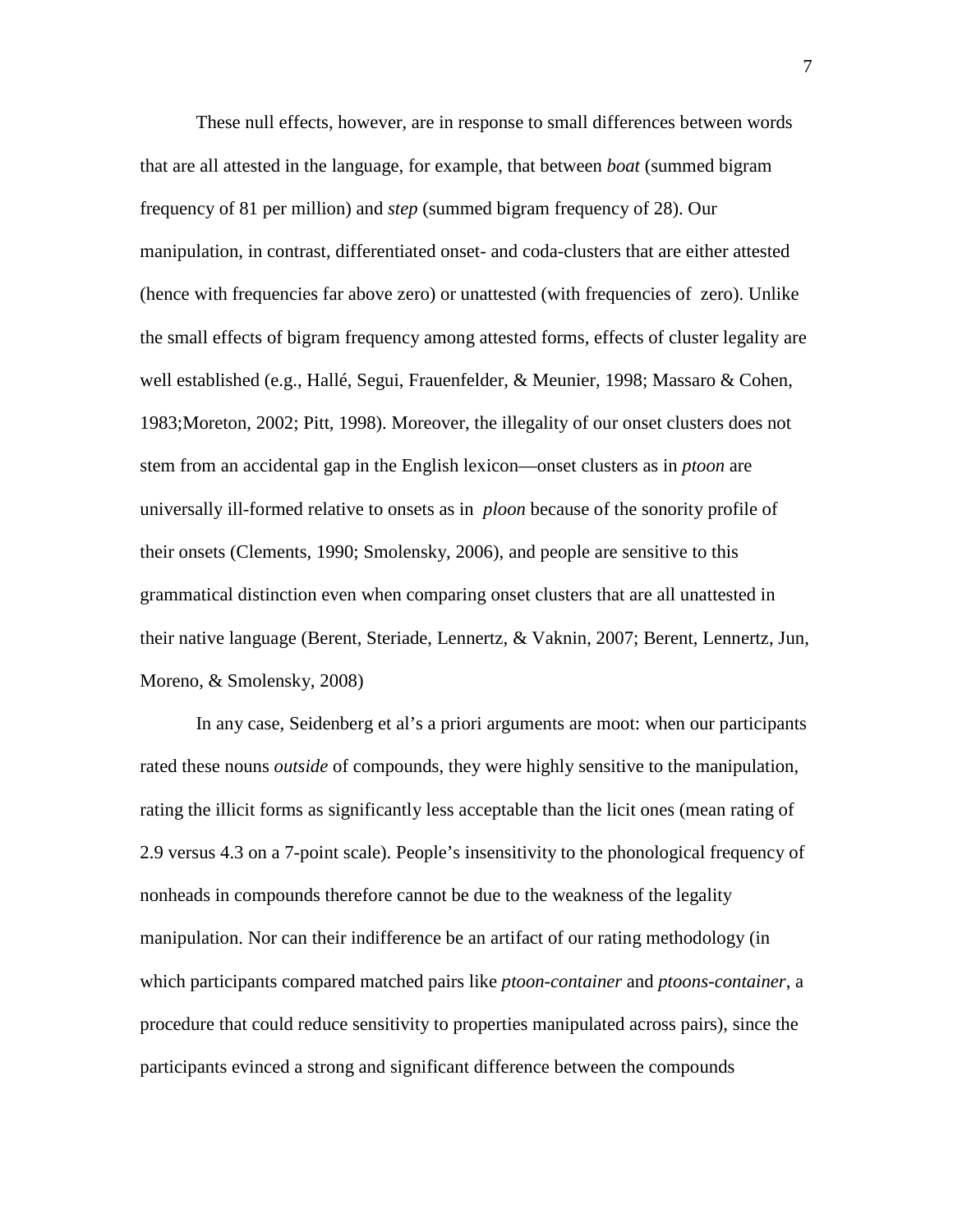containing regular and irregular plurals (which, like our phonological legality manipulation, was manipulated across pairs). Our interpretation of Experiment 1 thus rests not on a null effect but on a positive one— that regular plural nonheads are disliked relative to irregular plurals, irrespective of their phonological frequency.

Seidenberg et al's theoretical objection is that phonological frequency in the language is irrelevant to their original hypothesis that speakers' dislike of regular plurals reflects their experience with compounds in the language. They argue that only the phonological properties of nonheads *in compounds*, not the phonological properties of English words in general, is relevant. Yet as we pointed out, the phonological forms of our illicit forms are less frequent in compounds than the phonological forms of regular plurals, since phonologically illicit nonheads are never attested in compounds, whereas many nouns that sound like regular plurals (e.g., *rose garden*), together with some exceptions that actually are regular plurals (e.g., *publications catalogue*), do occur.

We agree with Seidenberg et al. that ultimately the best test of their hypothesis would come from an analysis of the phonological properties of nonheads in English compounds, representing the input to a speaker during language acquisition. They claim to have done so, and to have modeled a sensitivity to such properties in a connectionist network. But as we noted in Berent & Pinker (2007), this claim is misleading. Haskell et al. analyzed the phonological properties of English adjectives, not the nonhead elements in English compounds. By referring loosely to both kinds of elements as "modifiers," they gave the impression that their analysis was relevant to the statistical properties of compounds. This allowed them to capitalize on a fortuitous fact about the English lexicon: that it almost entirely lacks common adjectives ending in *z* or in unvoiced *s-*final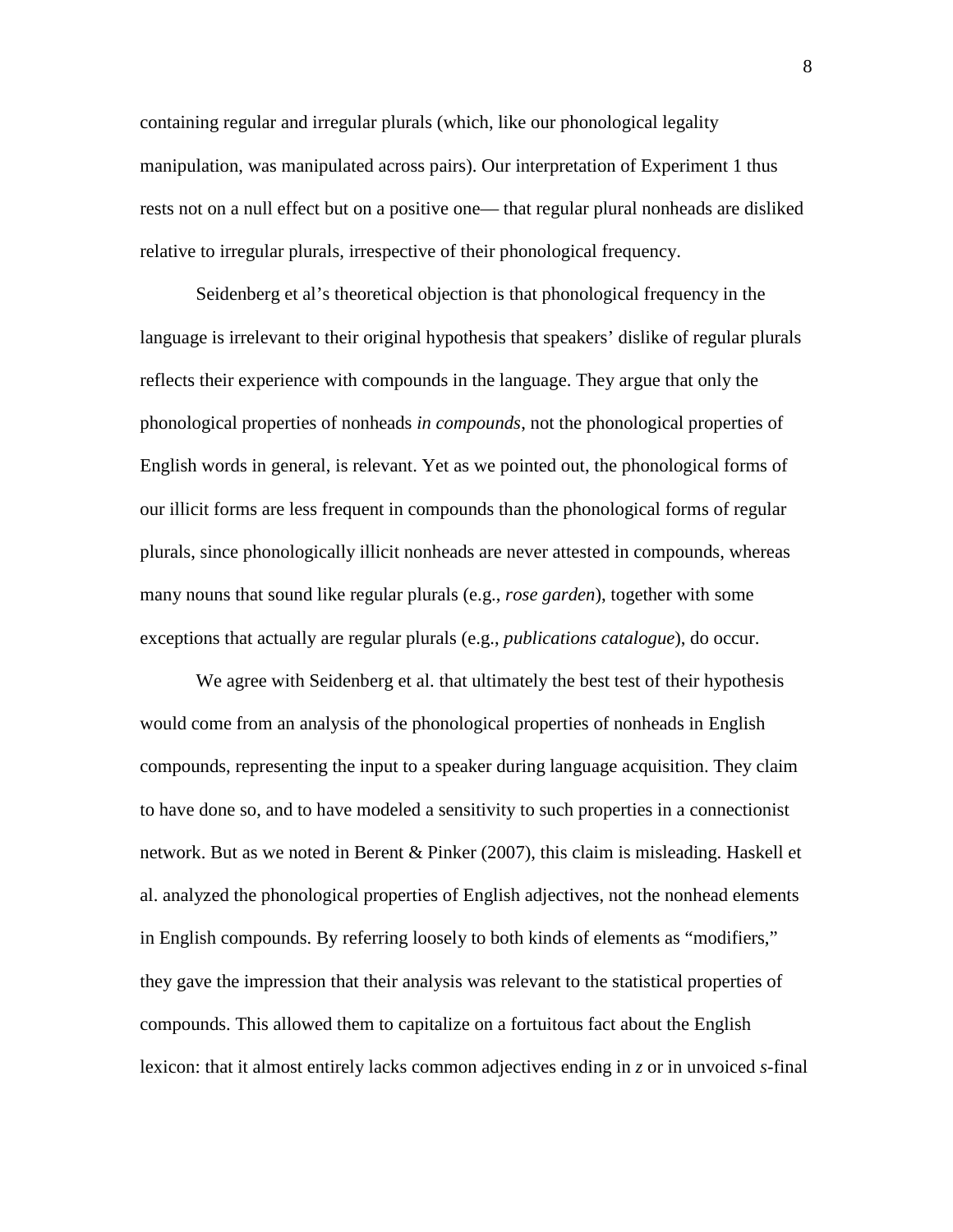consonant clusters. Since these are the phonological signatures of regular plurals, a model that learns what adjectives sound like will, coincidentally, disprefer regular plurals.

But as noted, the adjectives in noun phrases (such as *large* in *large room*) and nonheads in compounds (such as *rat* in *rat-infested*) behave completely differently in numerous linguistic phenomena (semantic, syntactic, and phonological), and no viable model of language acquisition could collapse their properties. Indeed, if Seidenberg et al. really thought that learners generalize over a single category of "modifiers" embracing adjectives and the nonheads in compounds, it is not clear why they exclude possessives such as *Bill's* in *Bill's dog*. Possessives, of course, are phonologically identical to plurals, so a model that learned the phonological properties of "modifiers," collapsing over grammatical differences, would have to accept plurals in compounds—contrary to the phenomenon at hand.

Note, too, that Haskell et al's network was not a model of compound recognition, but a model trained to discriminate the phonological properties of adjectives and nonadjectives after a regimen of supervised learning. During such training, connectionist networks learn to zero in on the input properties that discriminate one category from another, and learn to ignore the properties that fail to discriminate them. And this is why Seidenberg et al. were able to claim that their model was insensitive to the difference between our licit and illicit materials. Since the difference between phonologically licit and illicit words is not diagnostic of the difference between adjectives and nonadjectives (all the adjectives, and all the nonadjectives, in the model's training set were licit), it is completely predictable that their trained discrimination network would be insensitive to the licitness difference. But people are not insensitive to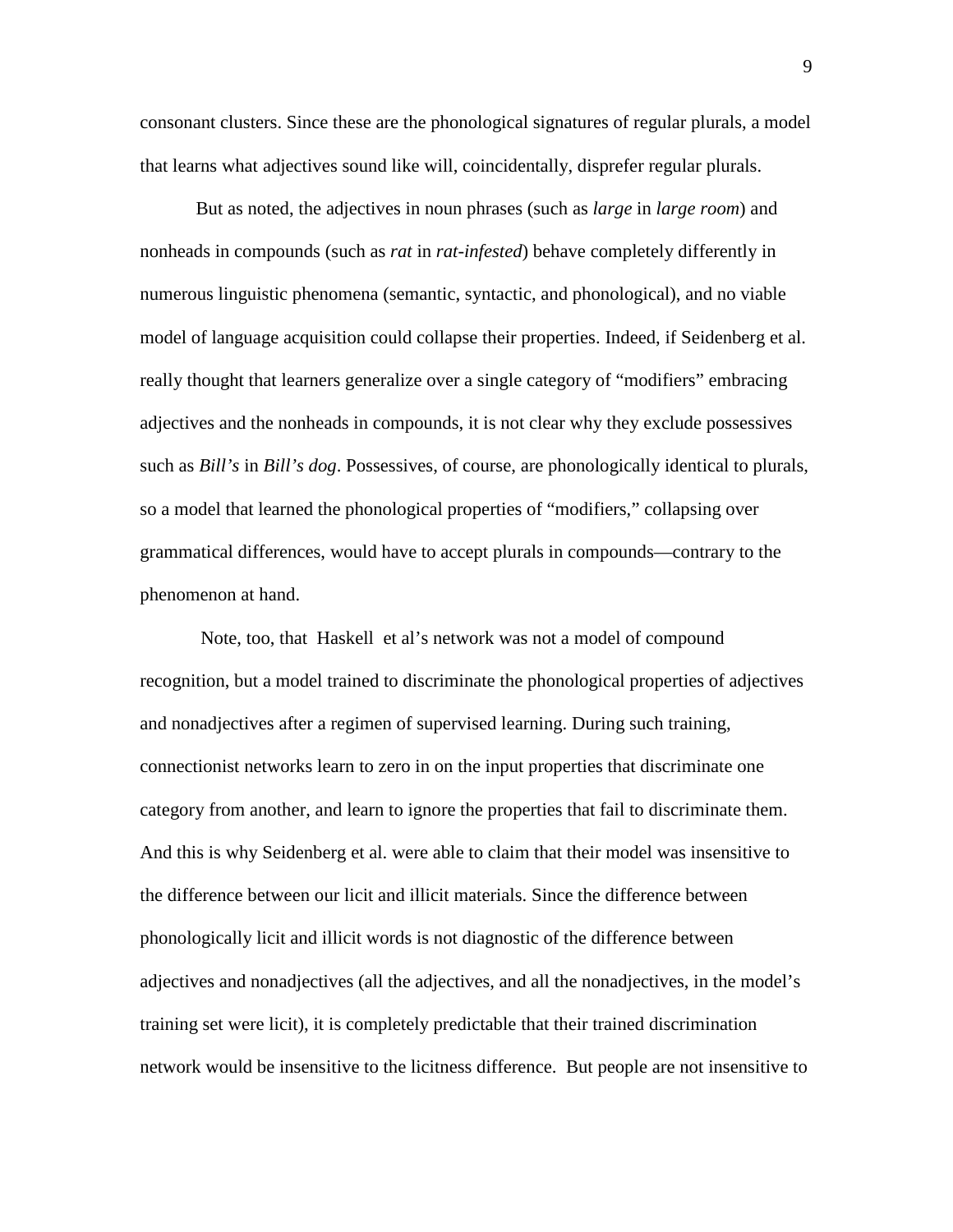the difference: as mentioned, our participants did rate the illicit nouns as worse when they are presented outside of compounds (which is exactly the circumstance in which Haskell's model was given the forms). They were just insensitive to the difference when the nouns were placed inside compounds.

A similar explanation shows why Seidenberg et al.'s new simulation, which discriminated plurals from nonplurals, failed to distinguish licit and illicit materials. The model was trained to find the phonological properties that distinguish singulars and plurals, which of course pertain only to the presence of *s* or *z* at the end of codas. The phonological properties typical of nonheads are not diagnostic of the singular-plural distinction, and so the model learned to ignore them.

More generally, it is unclear how either simulation of supervised discrimination learning is relevant to real people acquiring language. People are exposed to compounds in the language, and if Haskell et al. are correct, spontaneously become sensitive to the phonological properties in a kind of unsupervised learning. They do not hear labeled positive and negative examples of nonheads and make an effort to discriminate them.

## **4. Singular Nouns that Sound Like Regular Plurals.**

Our Experiments 2 and 3 tested a clear prediction from Haskell et al.:

"One way to address this question would be to look at words for which phonological and morphological cues conflict, e.g., *box*, which is a singular noun but sounds like a regular plural. The phonological constraint should cause such words to be somewhat less acceptable as modifiers than other singulars" (p. 143).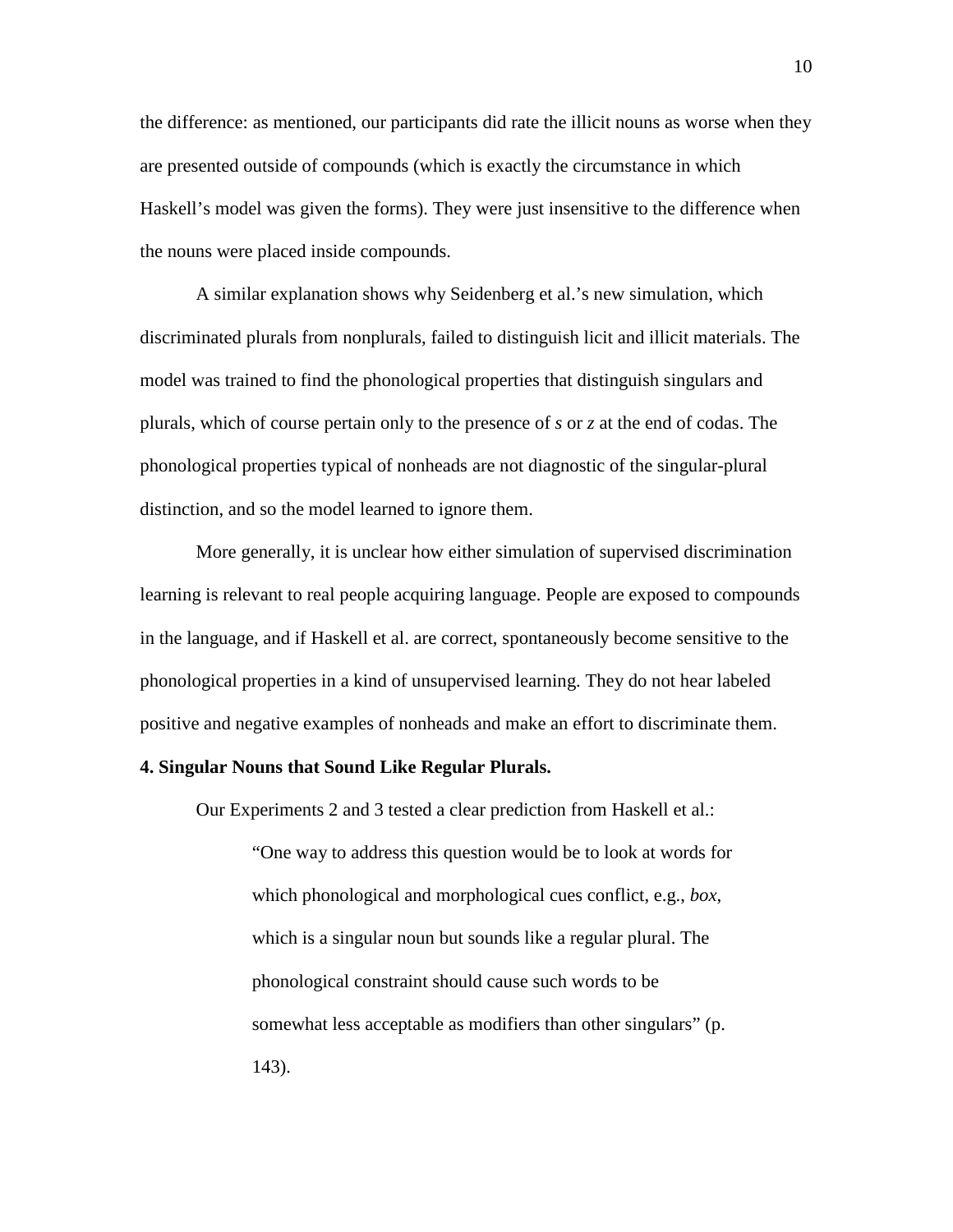This is exactly what we did, and the prediction was falsified. Compounds containing nonheads that merely sound like regular plurals (*hose-collector*) are no less acceptable than those containing singular controls (e.g., *pipe-collector* or *hoe-collector*).

Seidenberg et al. ignore their own prior prediction and now claim that such compounds should be perfectly acceptable, because "the language does not provide another way of expressing the intended concept without violating other constraints that create worse expressions" (p. 298). That is because the alternative expression would either contain a homophone of another word (*hose*  $\rightarrow$  *hoe*) or a nonword (e.g., *blaze*  $\rightarrow$ *blay*).

But the hypothesis that grammatical forms are completely acceptable whenever there is no alternative is falsified by numerous phenomena, including the presence of morphological gaps in English and many other languages, and the very phenomenon under consideration here. There is no alternative way of expressing "an eater of more than one rat" in English, yet people dislike *rats-eater*, whereas they show no such dislike of *mice-eater* as "an eater of more than one mouse."

This claim is also at odds with their own theory, which posits a continuum of judgments reflecting an aggregation of multiple, probabilistic constraints. Even if one constraint (the absence of an alternative form) would militate in favor of a form, the other constraint (phonological resemblance to typical nonheads) should militate against it, and the quantitative effect of that second constraint would be detectable in the ratings (as they themselves had previously predicted).<sup>1</sup> Note also that the proposed mechanism, which

 <sup>1</sup> Seidenberg et al. attribute an erasure of phonological frequency to constraint-based approaches in general, but research in Optimality Theory has shown that low-ranked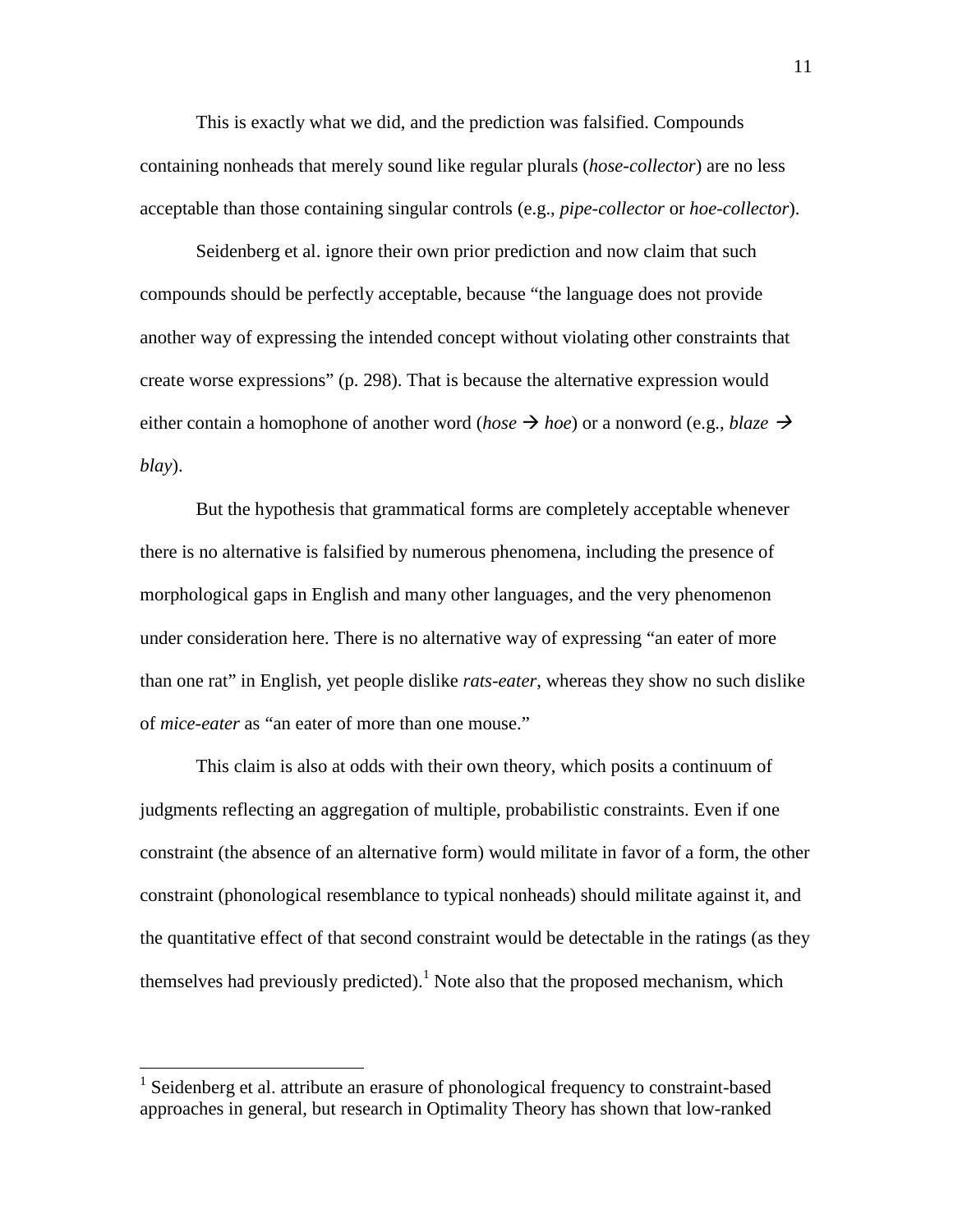would check for the availability of homophones and for the lexicality of modified forms, is not a feature of any of their computational models, but is brought in to explain this recalcitrant datum. Indeed, the computational model described in their Study 7 disliked regular-sounding forms such as *gunitions* as modifiers even though the removal of the *–s* would alter the meaning of the input, just as it would for *hose* in our experiments.

Seidenberg et al. devote most of their criticism of Experiments 2 and 3 to our parenthetical remark that English speakers never strip the *s* from such nonheads (producing, say, *fokhole*) the way they do with regular plurals (e.g., producing *ratinfested* instead of *rats-infested*). They reject the possibility that any reasonable model would truncate a word into a nonword. Yet people do something like this in compounds like *scissor-blade, pantleg*, and *trouser-press*. And it cannot be taken for granted that distributed connectionist models lacking lexical entries preserve the form of a word; stem distortions in such models are not at all uncommon (Pinker & Prince, 1988; Marcus, 1998; Sproat, 1992). In any case, the crucial phenomenon is not whether people truncate s-final nonheads, but whether they disprefer them at all, as Seidenberg et al. had predicted.

### **5. Compounds containing Regular and Irregular Plurals that are Perfectly Matched**

Our final experiments compared compounds containing a constant phonological form (e.g., /brix/) presented either as a regular plural (e.g., of /brik/) or as an irregular plural (e.g., of /bruk/). Because people might dislike /brix/ for reasons unrelated to its morphological structure, these experiments also measured the acceptability of these forms outside compounds. Whether presented in writing (Experiment 4) or auditorily

 $\overline{a}$ 

well-formedness constraints continue to exert their effect, a phenomenon known as *the emergence of the unmarked* (e.g., McCarthy, 2002, p. 129).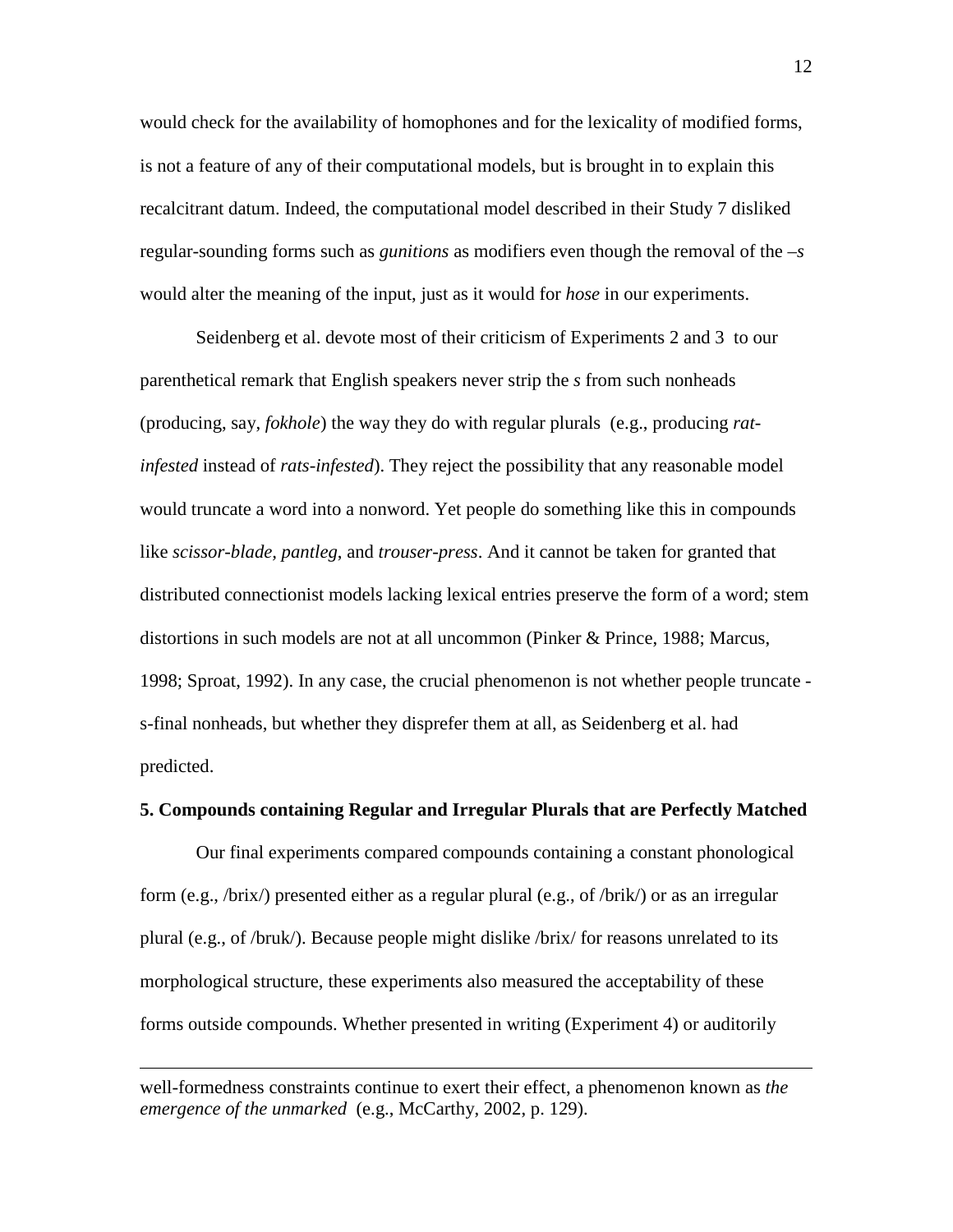(Experiment 5), the compounds containing regular plurals were rated significantly lower than those containing irregular plurals, despite the fact that the two forms were identical phonologically and semantically.

Seidenberg et al. begin their criticism of these experiments by claiming that a theory which invokes grammatical processing cannot explain why phonologically unusual singular forms should be rated poorly, nor why speakers' ratings of singular and plural alternatives might affect one another. But as mentioned in section (2), the possibility of multiple graded constraints is not at issue.

Seidenberg et al. do, however, use these effects to make a valid methodological criticism, which we agree requires additional data to rule out. Our ratings show that singular forms like *breek* (the base for regular *breeks*) are preferred to singular forms like *broox* (the base for irregular *breex*). Seidenberg et al. note that this difference could taint the evaluation of compounds containing their plural counterparts: the well-formedness of *breek* could taint the regular plural *breeks* when they are rated together, whereas the illformedness of *broox* could elevate the irregular plural *breex* when they are rated together. The dislike for regular plurals in compounds would, in these experiments, be an artifact of their suffering in comparison with the relatively good-sounding singular counterpart. In support of the possibility of such a contrast effect, Seidenberg et al. note that such a tradeoff was found in our Experiment 1, in which a singular form like *loovk* was rated lower when contrasted with a relatively well-formed irregular plural nonhead (e.g., *leevk*), compared to when it was contrasted with an ill-formed regular plural nonhead (e.g., *loovks*). Seidenberg et al. colleagues take the capacity of the plural to taint the singular as evidence that singulars may also taint plurals.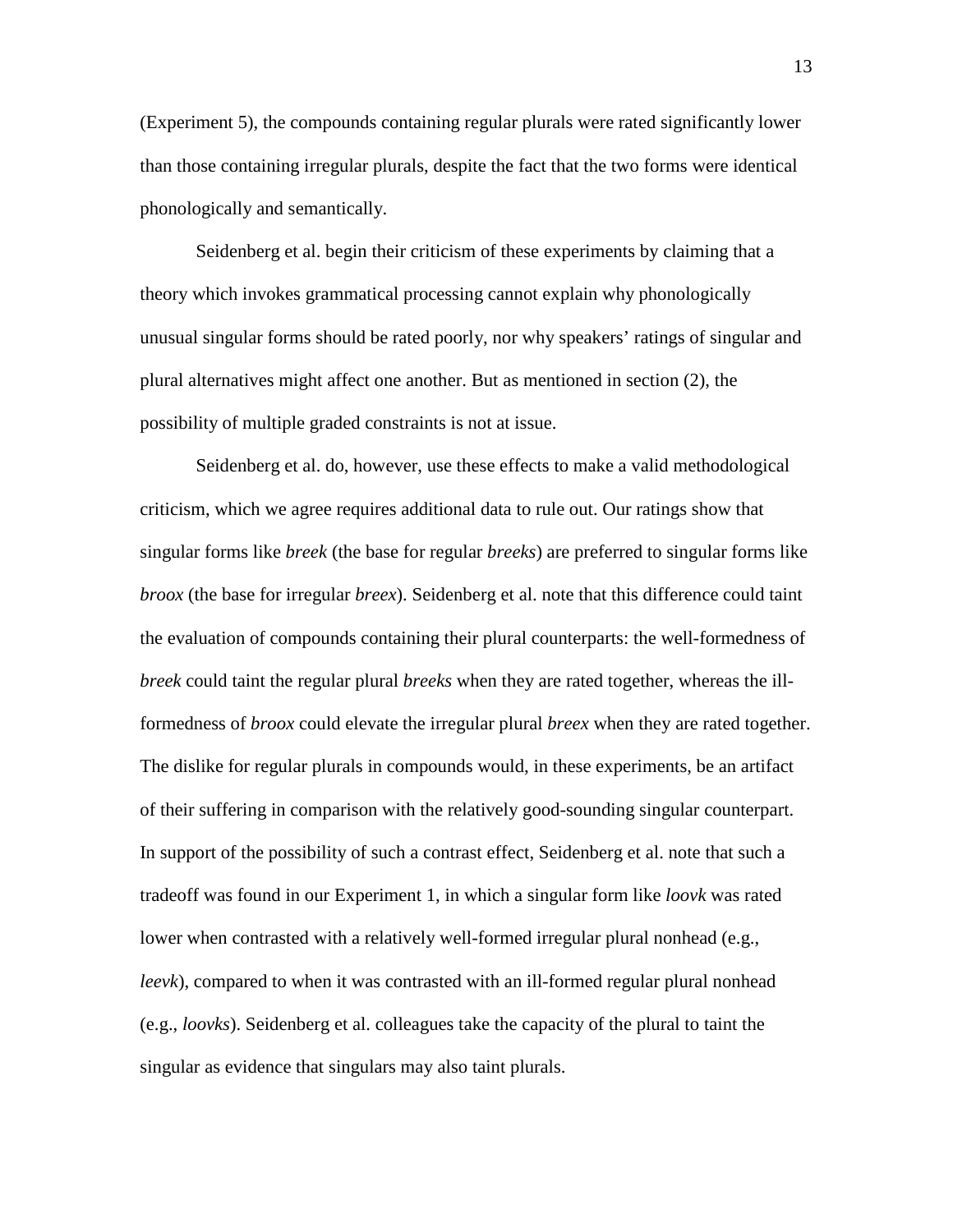Here we report two tests of whether the greater acceptability of the regular singular forms can explain people's greater dislike of the regular plurals. In the first analysis, we chose subsets of the regular and irregular nouns that were matched on their mean acceptability as singulars inside the compounds. Any dislike for the compounds containing their plural counterparts would have to be attributable to regularity per se, not acceptability of the singular. The results are presented in Table 1. As in the original paper, the ratings of the compounds with plurals are corrected for the ratings of the same plural in isolation. For the data from Experiment 5, the singulars are corrected in this way as well.

## \_\_\_\_\_\_\_\_\_\_\_\_\_\_\_\_\_\_\_\_\_\_ Insert Table 1 about here

\_\_\_\_\_\_\_\_\_\_\_\_\_\_\_\_\_\_\_\_\_\_

In both cases, the compounds containing regulars are rated significantly worse than the compounds containing irregulars (for Experiment 4,  $t_{\text{items}}(10) = 9.66$ ,  $p < .0001$ ; for Experiment 5,  $t_{\text{items}}(18) = 2.22$ ,  $p < .04$ ).<sup>2</sup>. This analysis shows that the usual dislike of regular plurals in compounds, replicated in these studies with perfectly controlled phonological properties, is not a contrast effect triggered by comparisons with the compounds containing their singulars.

Our second analysis also capitalizes on the fact that there is considerable variation in the acceptability of the singular nouns in each class, allowing us to test whether such variation in general (including the difference between our regular and irregular items) is the cause of the difference in their acceptability as plurals inside compounds. We

 $2^2$  Because in the original design items were counterbalanced across subjects, the subsets of items selected here are unbalanced over subjects, and do not permit statistical tests with subjects as the error term.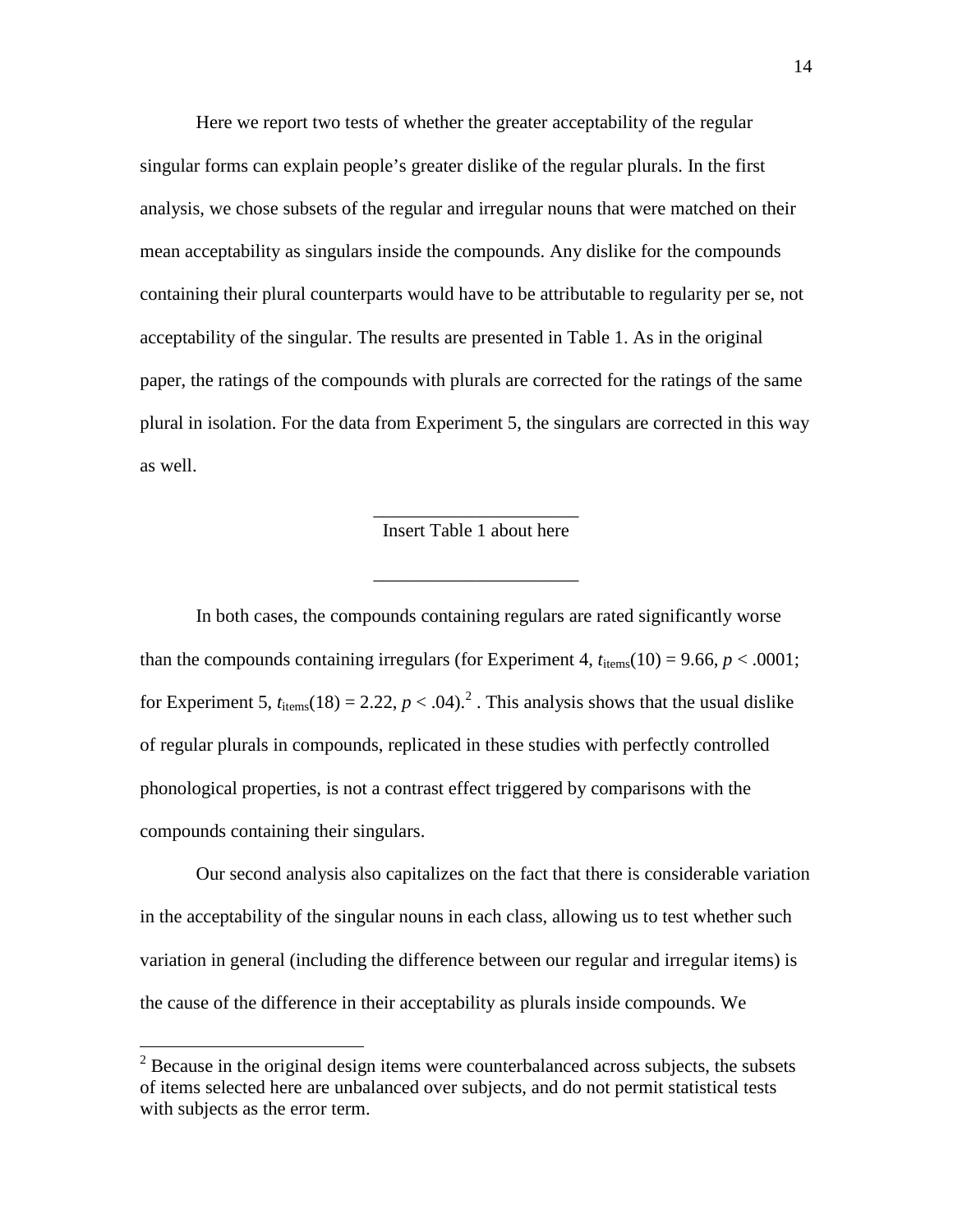performed a regression analysis on the mean ratings of all the plural compounds (corrected for goodness outside the compounds, as in the original studies), with two predictors: whether the plural is regular or irregular, and the mean rating of the corresponding compounds containing the singulars. If the regularity difference is a contrast effect arising from differences among the singulars, then it should go away when the effects of the singular ratings are statistically held constant. These analyses showed that in fact the unconfounded effects of regularity account for a significant proportion of the variance in compound ratings (20.9% in Experiment 4,  $F_{change}(1, 37)=16.00, p<.001;$ 15.3% in Experiment 5,  $F_{change}$  (1, 37)=7.48, p<.01). By way of comparison, the unconfounded effects of ratings of the singular forms when regularity is held constant accounted for only 0.1% of the variance in Experiment 4 ( $F_{change}$  < 1) and a nonsignificant 5.6% of the variance in Experiment 6 ( $F_{change}$  (1, 37)=2.72, p<.11). The analyses confirm that the dislike of regular plurals in compounds replicated in these experiments is not attributable to a contrast effect with their singular counterparts.

#### **6. Conclusions**

The dislike of compounds containing regular plurals (e.g., *rats-infested*) and the greater acceptability of similar compounds containing irregular plurals (e.g., *miceinfested*) has been discussed in the linguistics and psycholinguistics literature, and brought to bear on several important theoretical issues, for more than 25 years (Kiparsky, 1982). Seidenberg, Haskell, and MacDonald, arguing from a theoretical framework that rejects the possibility that morphological regularity can have any causal role in language processing, have tried to show that the effect is an epiphenomenon of phonological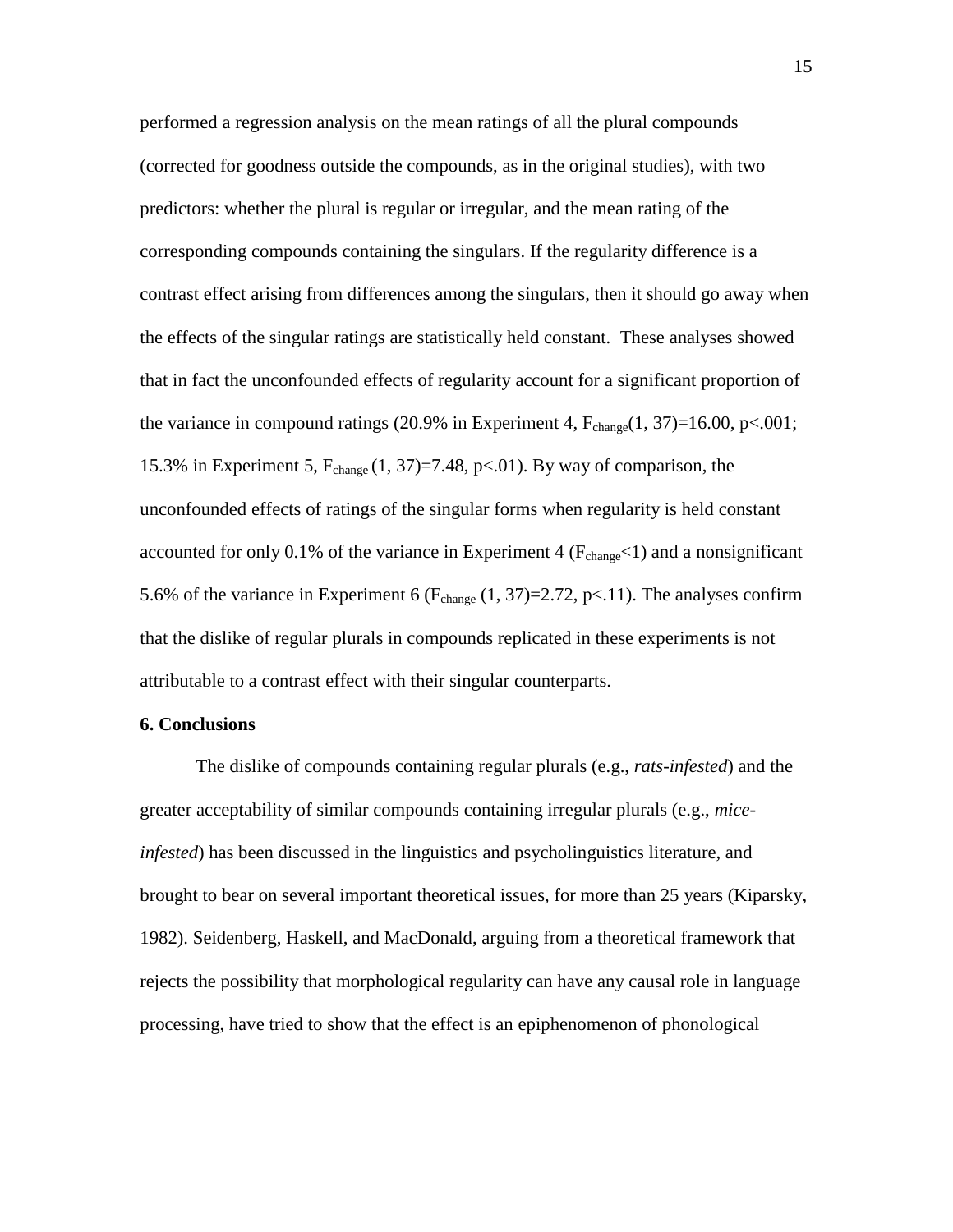differences between regular and irregular forms, which learners become sensitive to during the course of exposure to compounds in the language.

However, in Berent and Pinker (2007), and in the present reply to their objections to that paper, we note that their computational model has nothing to do with compounds or their phonological, semantic, or grammatical properties. Instead it learns to discriminate adjectives from nonadjectives, and their argument for relevance to compounding depends on a conflation of adjectives with compound nonhead in the dubious category they call "modifiers." It also depends on a questionable characterization of the acquisition of compounds as supervised discrimination learning from labeled inputs.

Moreover, we reported five experiments which show that the relative dislike of regular plurals in compounds does not go away no matter how their phonological and semantic properties are equated or controlled. In this note we confirm that these results are not artifacts of a weak phonological frequency manipulation (Experiment 1), the lack of an alternative way to formulate the compound (Experiments 2 and 3), or a contrast effect triggered by differences in the singular counterparts (Experiments 4 and 5). We conclude that regardless of what the best theory of the interaction between regularity and compounding turns out to be, the effect of morphological regularity is genuine, and is not reducible to phonology or semantics.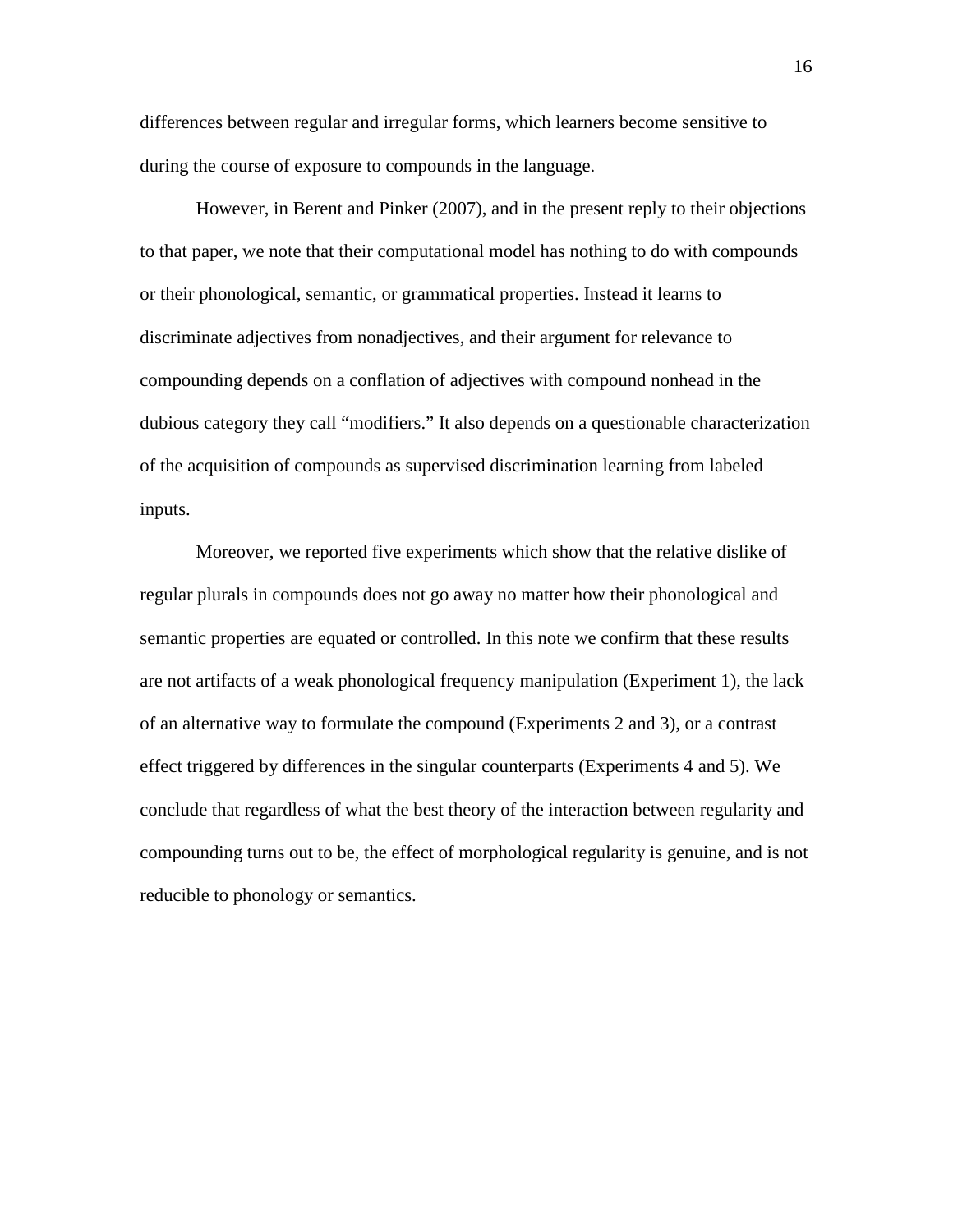#### **References**

- Alegre, M., & Gordon, P. (1996). Red rats eater exposes recursion in children' s word formation. *Cognition, 60*, 65-82.
- Berent, I., Lennertz, T., Jun, J., Moreno, M., A., & Smolensky, P. (2008). Language universals in human brains. *Proceedings of the National Academy of Sciences, 105*, 5321-5325.
- Berent, I., & Pinker, S. (2007). The dislike of regular plurals in compounds: Phonological familiarity or morphological constraint? *The Mental Lexicon, 2*, 129–181.
- Berent, I., Pinker, S., Tzelgov, J., Bibi, U., & Goldfarb, L. (2005). Computation of semantic number from morphological information. *Journal of Memory and Language, 53*, 342-358.
- Berent, I., Steriade, D., Lennertz, T., & Vaknin, V. (2007). What we know about what we have never heard: Evidence from perceptual illusions. *Cognition, 104*, 591-630.
- Clements, G. N. (1990). The role of the sonority cycle in core syllabification. In J. Kingston & M. Beckman (Eds.), *Papers in laboratory phonology I: Between the grammar and physics of speech* (pp. 282-333). Cambridge: Cambridge University Press.
- Gordon, P. (1985). Level ordering in lexical development. *Cognition, 21*, 73-93.
- Hallé, P., Segui, J., Frauenfelder, U. H., & Meunier, C. (1998). The processing of illegal consonant clusters: A case of perceptual assimilation? *Journal of Experimental Psychology: Human Perception and Performance, 24*, 592-608.
- Haskell, T. R., MacDonald, M. C., & Seidenberg, M. S. (2003). Language learning and innateness: Some implications of compounds research. *Cognitive Psychology, 4*, 119-163.
- Kiparsky, P. (1973). "Elsewhere" in phonology. In S. Anderson & P. Kiparsky (Eds.), *A Festchrift for Morris Halle*. New York: Holt Rinehart and Winston.
- Marcus, G. F. (1998). Rethinking eliminative connectionism. *Cognitive Psychology, 37*, 243-282.
- Massaro, D. W., & Cohen, M. M. (1983). Phonological constraints in speech perception. *Perception & Psychophysics, 34*, 338-348.
- McCarthy, J. (2002). *A Thematic Guide to Optimality Theory*. Cambridge: Cambridge University Press.
- Moreton, E. (2002). Structural constraints in the perception of English stop-sonorant clusters. *Cognition, 84*, 55-71.
- Pinker, S. (1991). Rules of language. *Science, 253,* 530-535.
- Pinker, S. (1999). *Words and rules: The ingredients of language*. New York: Basic Books.
- Pinker, S., & Jackendoff, R. (2005). The faculty of language: what's special about it? *Cognition, 95*, 201-236.
- Pinker, S., & Prince, A. (1988). On language and connectionism: Analysis of parallel distributed processing model of language acquisition. *Cognition, 28*, 73-193.
- Pinker, S., & Ullman, M. (2002a). Combination and structure, not gradedness, is the issue. *Trends in Cognitive Science, 6*, 472-474.
- Pinker, S., & Ullman, M. T. (2002b). The past and future of the past tense. *Trends in Cognitive Science, 6*, 456-463.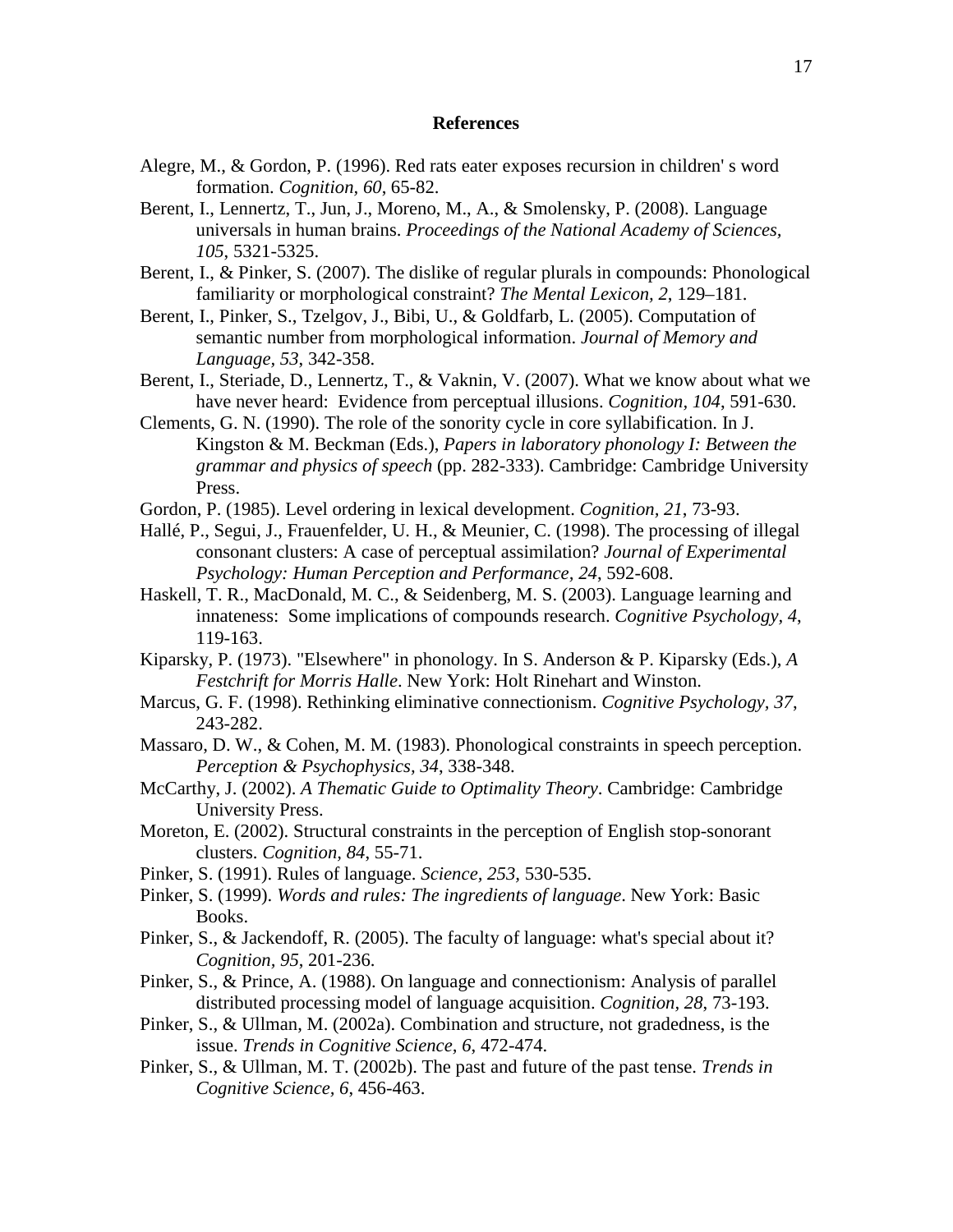- Pitt, M. A. (1998). Phonological processes and the perception of phonotactically illegal consonant clusters. *Perception & Psychophysics, 60*, 941-951.
- Prince, A., & Smolensky, P. (1993/2004). *Optimality theory: Constraint interaction in generative grammar*. Malden, MA: Blackwell Pub.
- Seidenberg, M. S., MacDonald, M. C., & Haskell, T. R. (2007). Semantics and phonology constrain compound formation. *The Mental Lexicon, 2*, 287-312.
- Senghas, A., Kim, J. J., Pinker, S., & Collins, C. (2005). *The plurals-in-compounds effect*. Unpublished manuscript, Department of Psychology, Barnard College.
- Smolensky, P. (2006). Optimality in phonology II: Markedness, feature domains, and local constraint conjunction. In P. Smolensky & G. Legendre (Eds.), *The harmonic mind: From neural computation to optimality-theoretic grammar* (Vol. Vol. 2. Linguistic and Philosophical Implications, pp. 27–160). Cambridge, MA: MIT Press.
- Smolensky, P., & Legendre, G. (2006). Harmony optimization and the computational architecture of the mind/brain. In P. Smolensky & G. Legendre (Eds.), *The harmonic mind: From neural computation to optimality-theoretic grammar* (Vol. Vol. 1: Cognitive architecture, pp. 59-61). Cambridge, MA: MIT Press.
- Sproat, R. (1992). *Morphology and Computation*. Cambridge: MIT Press.